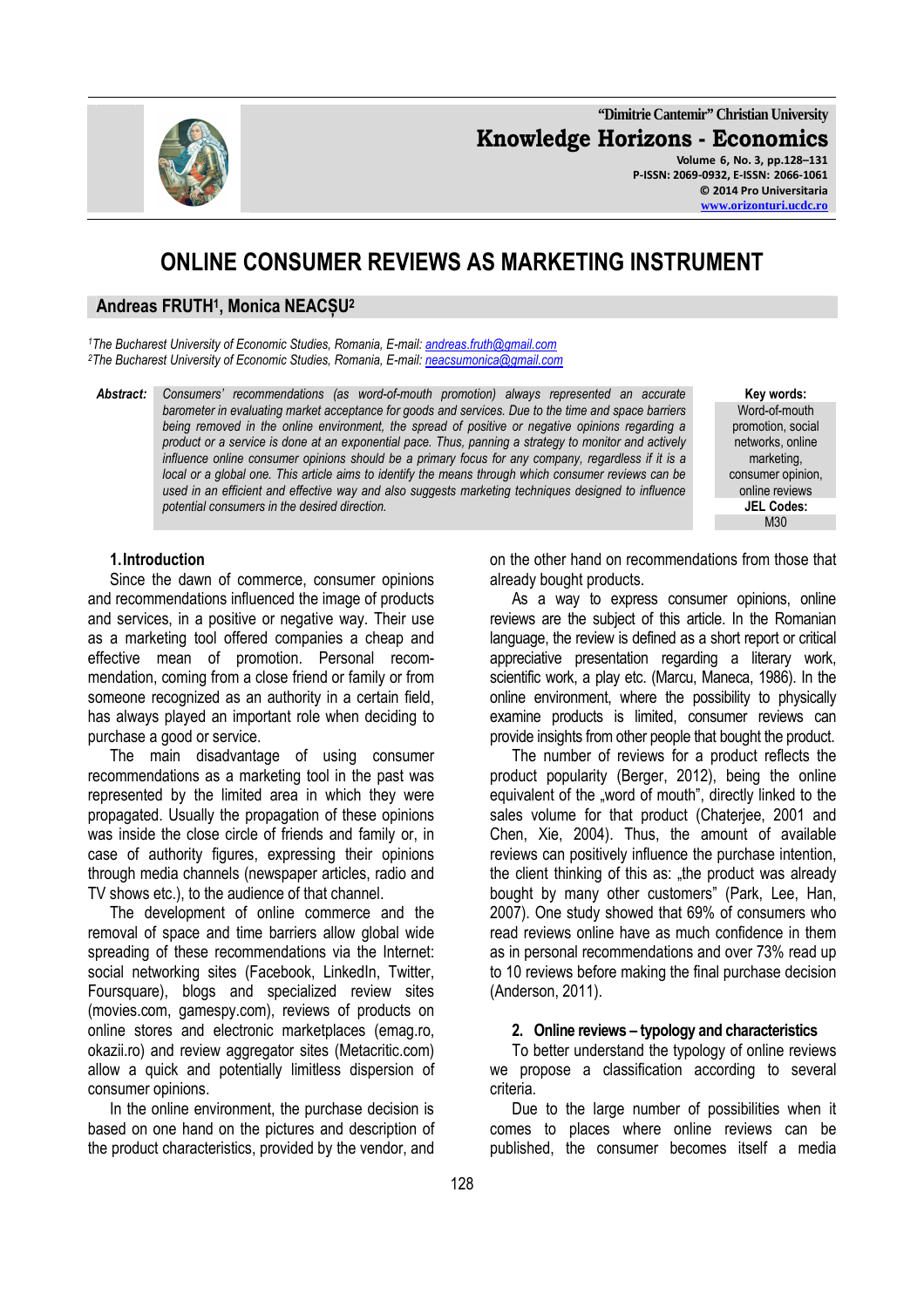planner, having to choose, according to his own motivation, the place to post the review. Thus, depending on the place of publication, reviews can be of several types:

Direct reviews, on the product's page. Most major online stores offer mechanisms through which buyers can post reviews on the product page and are able to rate that product, the store showing an aggregate rating for the product. For the consumer, due to spatial proximity to the products point of sale, it is the fastest way to give a review and also the most likely place other consumers will search for reviews.

The fact that the online store technical platform is owned by the seller, the display of reviews and the final aggregate rating could be, at least from a technical point of view, easy to influence.

*Reviews on specialized sites and blogs***.** With the development of the blogosphere and the opportunity for everyone to express their views through a personal blog, there has been an increase in the number of people starting blogs focused on news and reviews for various activity fields. The equivalent of classical press articles, these reviews are usually written by people with authority in the field and are therefore generally regarded as objective and well documented.

*Reviews published in the discussion forums.* Discussion forums are a communication tool between communities with common interests. These forums are closest to the classic word of mouth promoting, generating direct discussions between users, where any registered forum user can participate. For example, on the softpedia.ro forum, a discussion about the new PENTAX-K5 camera (still not tradable at the time of the subject) gathered a number of 1.586 answers and 84.772 views until 18.01.2013. Most of these answers are discussions about various features of the device, comparisons with other competing cameras or from the same manufacturer and opinions about the reliability and durability of that model.

Discussion forums can have a homogeneous audience and a high level of brand loyalty (e.g. Nikon forum) or a heterogeneous audience and neutral attitude towards various brands (Digital Camera Open Forum). In general it was shown that the choice of forum for a public review is based on two factors: (Godes, Mayzlin, 2009): the nature of the review (positive or negative) and the content (subjective or objective). A subjective and negative review will be less efficient in a homogeneous forum with a high brand loyalty than in a heterogeneous forum where the

participants have a low brand loyalty and are more open to various opinions (Chen, Kirmani, 2012).

*Reviews published on social networks.* In general, social networks are an electronic mean to interact with friends. As can be deduced from their names, each user creates their own network of friends, close people or even strangers that share the same interests and communicate with them via Internet, inside the social network.

In addition to the possibility to publish information inside the network (including own views/opinions regarding a certain product / service that they acquired), most of the networks make available for the users the possibility to express, in the simplest form, their opinion about a certain product/service. Giving a "Like" for Facebook or "+1" for Google Plus allows a brief validation of a product / service.

*Reviews published in the local search directories.* These local search directories are a recent appearance in the online environment, based on user location personalized results. An example of a search in a local directory would be: "restaurants in my area" that returns all the restaurants closest than a predefined distance and allows the user to read or write reviews for each result or to rate each of them. These directories encourage writing reviews in order to give future visitors an image as close as possible about a particular result. Examples of such directories are foursquare.com and yelp.com.

Following a study on Internet usage for local searches, conducted by Anderson for searchengineland.com, over 70% of the respondents conducted at least once such a search and 67% read the online reviews provided by the search results (Anderson, 2011).

Another classification of online reviews can be done *by the publishing media type:* 

*Written reviews,* typed in text, allowing the indexing by search engines and thus attracting more readers through these search engines.

*Audio reviews,* in podcast form, allowing their consumption using mp3 players and requiring access to a computer only for downloading them.

*Video reviews,* published through video platforms such as youtube.com, allow live demonstration of the products for the viewers and a more personal experience due to the video camera recording the person reviewing the product.

*Mixed reviews,* usually a combination of video or audio and a transcript of the dialogue in text format, that bring the advantages of both advanced media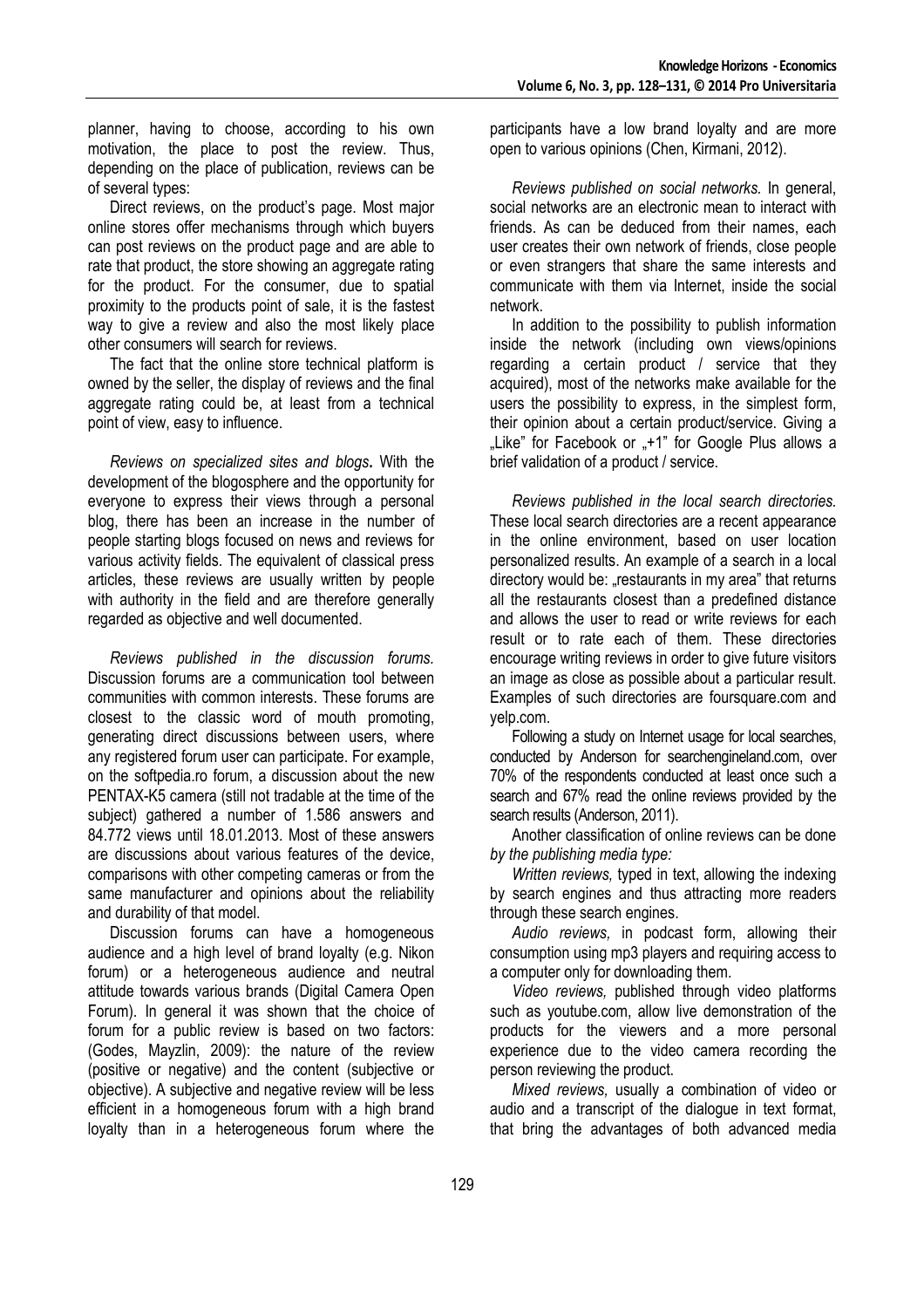format (video or audio) and search engine indexing (text).

The classification of online reviews can also be made *according to their content.* There is no standard format for the publication of reviews and therefore each online review is different. There are generally two types of reviews:

*Subjective reviews,* emotional, without logical arguments e.g.: I love this product so much. I'm going to buy one" or ..I'm very glad I've purchased this product". In terms of quality and usefulness these reviews have less influence on the purchase intention of the online consumers (Park, Lee, Han 2007).

*Objective reviews* are rational, specific, clear and reasoned in order to justify given opinions. The information contained in these reviews is qualitative and influence in a greater measure the purchase intention.

*Depending on the nature of the review,* they can be divided in positive and negative review, because a consumer decides to publish a review following a pleasant or unpleasant experience on a particular product (Chen, Kirmani 2012).

*Positive reviews,* although more often encountered in the online environment than the negative ones (Fowler, De Avila 2009), are generally regarded as subjective (Chen, Lurie 2012) and self-gratifying (the author tries to justify his purchase or to show their good taste). Also, the authors of overly positive reviews can be regarded as less discerning (Schlosser 2005).

*Negative reviews,* less present, have, however, a greater impact on product sales (Chevalier, Mayzlin, 2006). Due to lack of self-gratifying motivation in developing these reviews, they are generally seen as more objective and qualitative, being considered direct results of the experience with the product.

*According to the subject,* reviews may refer to a particular product or service or to a dealer and the purchase experience. Thus, the reviews may be:

*Reviews related to a product.* These relate to a product or service and focus on the experience using the product, regardless of the product online retailer.

*Reviews related to more than one product.* Comparison reviews between more than one product, allow consumers an analysis of the product characterristics for products similar in purpose and function. Usually these reviews are made by specialized sites that have access to more products of the same type, the usual consumer not having a reason to purchase more than one product with the same function.

*Reviews related to the purchase experience.* These reviews relate to the purchasing process, delivery time, delivery means etc., being of particular concern to the trader in question, because they can directly influence sales, regardless of product. Such reviews are often found on online markets like okazii.ro or eBay.com where those who manage these markets require the buyers to rate the sellers after each purchase.

## **3. Possibilities of using online reviews as marketing instruments by the companies**

Companies operating in the online environment can use online reviews as a marketing instrument in order to increase sales. Currently knowing the typology of the reviews a series of ways to efficiently use them can now be drawn:

*Using own platforms in order to provide the customers with a publishing area for reviews.* Merchants owning online stores are encouraged to provide such a platform to the visitors, at a product level and to make every effort in order to give it a high level of credibility. Thus, consumers' opinions will be expressed in a controlled area that can be influenced by the merchant. Yet, the merchants' equidistance is of utmost importance, as aggressive moderation (complete removal of negative reviews, technical manipulation of received score etc.) will lead to a loss of credibility for the platform.

*Hiring a specialized team to manage discussions about the product on external platforms.* This team can act officially, in the open, answering the various reviews as a representative of the merchant/producer or undercover, hidden, as "consumers" by publishing positive reviews for the product. As an official representative is very important to identify and track main external publishing sites and to provide responses that justify or amend the shortcomings presented in the negative reviews. This way, the merchant will seem an involved actor, interested in customer satisfaction, thus a negative review can be transformed into one that brings benefits.

*Using social networks by integrating facilities to give a "Like" or "+1" to the products,* which capitalizes on the easiest way to review: personal endorsement of the product without further explanations. The people in the consumer's social network will receive this as a personal recommendation for the product.

*Professional review generation, using authority figures in the field,* by sending samples or even products to authors of specialized blogs or regular review sites posters. It is very important that the product is accompanied by a description emphasizing strong points and undermining weak points of the